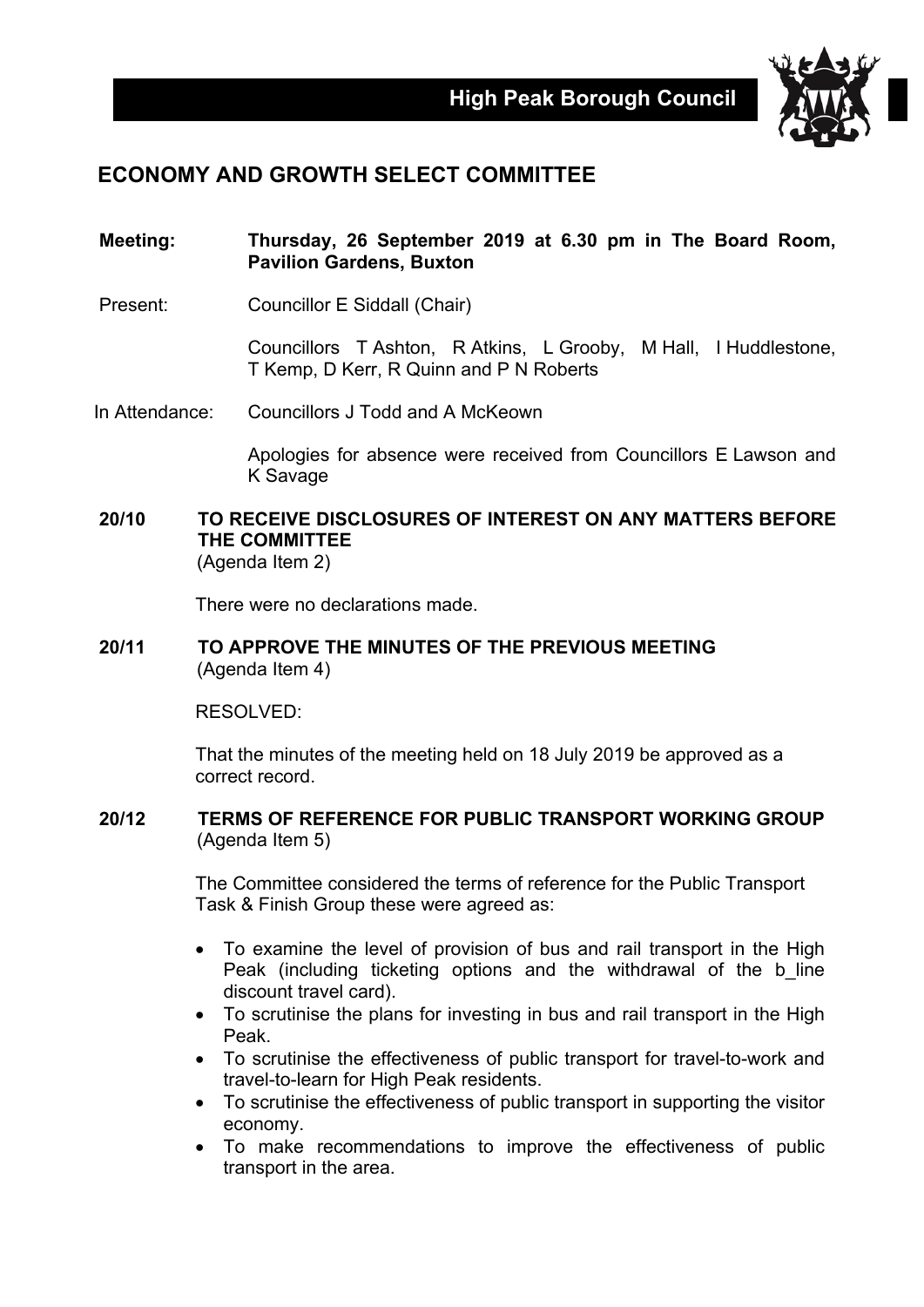RESOLVED:

- 1. That the political groups be invited to nominate members to the Public Transport Task and Finish Group (three Labour, two Conservative and one Liberal Democrat).
- 2. That the Terms of Reference for the Task and Finish Group be agreed as set out above.

## **20/13 WHALEY BRIDGE BUSINESS SUPPORT - PRESENTATION** (Agenda Item 6)

The Committee received a presentation with regards to the business recovery response to the Toddbrook Reservoir incident. This included the creation of an action plan and timeline for the operation and recovery phases. Members discussed the support from businesses outside of the locality and the quality of transport information available during the incident. A lessons learnt session and government inquiry into the incident were due to take place shortly.

RESOLVED:

That the presentation be received.

## **20/14 SELECT COMMITTEE WORK PROGRAMME** (Agenda Item 7)

RESOLVED:

The work programme would be reviewed and circulated to members.

**20/15 EXCLUSION OF PRESS AND PUBLIC**

(Agenda Item 9)

RESOLVED:

That the press and public be excluded from the meeting during consideration of the following item of business as there may be disclosure of exempt information as defined in Part 1 of Schedule 12A of the Local Government Act 1972.

**20/16 EXEMPT MINUTES OF THE PREVIOUS MEETING** (Agenda Item 10)

RESOLVED:

That the exempt minutes of the meeting held on 18 July 2019 be approved as a correct record.